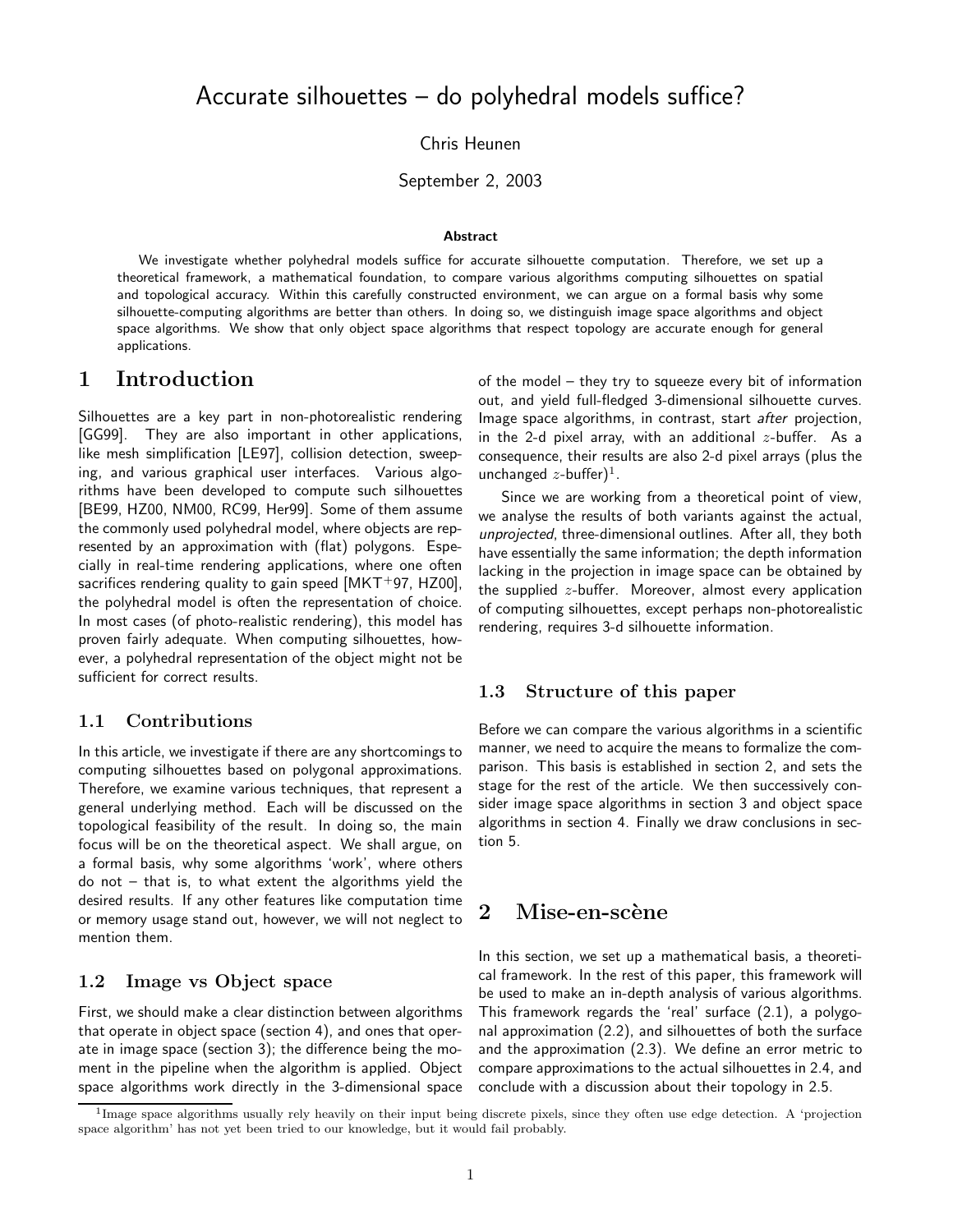## 2.1 Underlying surface

If we want to be able to compare any approximation, we should first consider the ideal. In our case this is the underlying surface, as one usually wants to depict real-world, or at least, continuous, objects. In order to avoid anomalies, we assume this to be a fairly 'civilized' surface. That is, the surface  $S$  we will look at has a piecewise continuous differentiable *parametrization*  $f: I \times J \to \mathbb{R}^3$ , with I and  $J$  intervals in  $\mathbb{R}$ : the domain  $I \times J$  can be split into a finite number of subdomains  $I_i \times J_i$ , on which f is a  $C^1$  function. Thus,  $S$  consists of a finite union of smooth patches. Furthermore, if  $S$  is closed, we choose the surface normal  $\frac{\partial f}{\partial u}\times \frac{\partial f}{\partial v}$  always to point 'outside' (and we call this normal  $\nabla S$  from now on).

Notice that this is not a serious limitation; all objects one would usually like to model have this property. A trivial example is the torus with inner radius  $R$  and outer radius  $r$ , with parametrization  $f : [0, 2\pi) \times [0, 2\pi) \rightarrow \mathbb{R}^3$ ,  $(u, v) \mapsto$  $(R \cos u + r \cos u \cos v, R \sin u + r \sin u \cos v, r \sin v).$ 

Only in scientific visualization this could sometimes be a problem $^2$ . Fractals, for instance, do not belong to this class, but then again, they are not visualisable on a finite medium anyway. In general, even in scientific applications, the functions under consideration are usually continuous. However, 'degenerate cases' like the M¨obius band and the Klein Bottle are excluded by this definition because they have no orientation and self-intersect.

### 2.2 Polygonal approximation

If a polygon is contained in a supporting plane  $Ax + By +$  $Cz+D=0$  then we call the vector  $(A, B, C)$  that polygon's normal. A polyhedral model  $S_i$  is a finite union of connected (flat) polygons (see figure 1). Let  $f_i$  be the (piecewise linear) parametrization of  $S_i$ .



Figure 1: 2-dimensional illustration of a (grey) polygonal approximation  $S_{11}$  with 11 vertices to a (black) surface  $S$ 

We could define some error metric  $E$  between the surface S and a polygonal approximation  $S_i$  now, but for our purpose it is only important that one exists. (The quadric and the metric measure are popular ones  $[EDD+95]$ ).

Henceforth,  $S_1, S_2, \ldots$  will be a row of polygonal approximations of S, to an arbitrary degree of accuracy<sup>3</sup> – i.e.  $\lim_{n\to\infty} E(S, S_n) = 0.$ 

## 2.3 Outlines

Now we are ready to define silhouettes. Although silhouettes are a highly intuitive concept, a rigid definition exists, that stems from optics.

#### 2.3.1 Precomputation

Besides silhouettes, more types of outlines are usually considered, typically also *boundaries* and *creases* (see figure 3). We will not go into detail here, but intuitively, boundaries occur where the parametrization  $f$  'ends', and a crease is a region where the surface normal  $\nabla S$  abruptly changes. But boundaries and creases can be precomputed – they do not change as the object is transformed (i.e. are invariant under rotation, translation, scaling, and even projection). So they are of little interest here. One could simply check all polygon edges: if it is not adjacent to any other polygon, it is a boundary, and if it is shared by exactly two polygons whose dihedral angle is above the threshold, it is a crease [BE99]. Instead, we focus on the silhouettes.

#### 2.3.2 Silhouettes

A *silhouette point* is a point  $\mathbf{p}^4$  on the surface  $S$  where the angle between the surface normal  $\nabla S(\mathbf{p})$  and the view vector from the camera to the point is 90 degrees (see figure 2). Thus, if the camera is at  $c$ , then  $p$  is a silhouette point if and only if  $\langle \nabla S(\mathbf{p}), \mathbf{p} - \mathbf{c} \rangle = 0$ . We assumed S to be  $C^1$ , so the Implicit Function Theorem guarantees us that all silhouette points lie on a finite union of curves. These curves we call the silhouettes. In a polygonal approximation, a silhouette is an edge between a front-facing and a back-facing polygon. That is, an edge between one polygon with  $\langle (A, B, C), \mathbf{p} - \mathbf{c} \rangle \geq 0$ , and one polygon with  $\langle (A, B, C), \mathbf{p} - \mathbf{c} \rangle \leq 0$ ,  $(A, B, C)$  being the normal of a polygon. When the inner product equals 0, the entire polygon consists of silhouette points (although the difference between an entire silhouette polygon and a single silhouette point does not show when seen from c).



Figure 2: At a silhouette point, the view vector is perpendicular to the surface normal

Because they are defined in terms of the camera, silhouettes are view-dependent. Therefore they need to be recomputed every time the camera or the surface changes.

<sup>2</sup>When considering an implicit surface this is also problematic, but that is a field of study in itself [LC87].

<sup>&</sup>lt;sup>3</sup>Though it is not necessary, for  $j > i$ ,  $S_i$  usually has more edges (and vertices) than  $S_i$ . Note that even in the special case where f (of S) is the graph of a function of x and y, it is a NP-hard problem to decide whether an approximation with i vertices exists [HDD+93]. This is not a problem though, since any number of vertices will do for our purposes.

<sup>4</sup>We use the convention that bold faced letters denote vectors.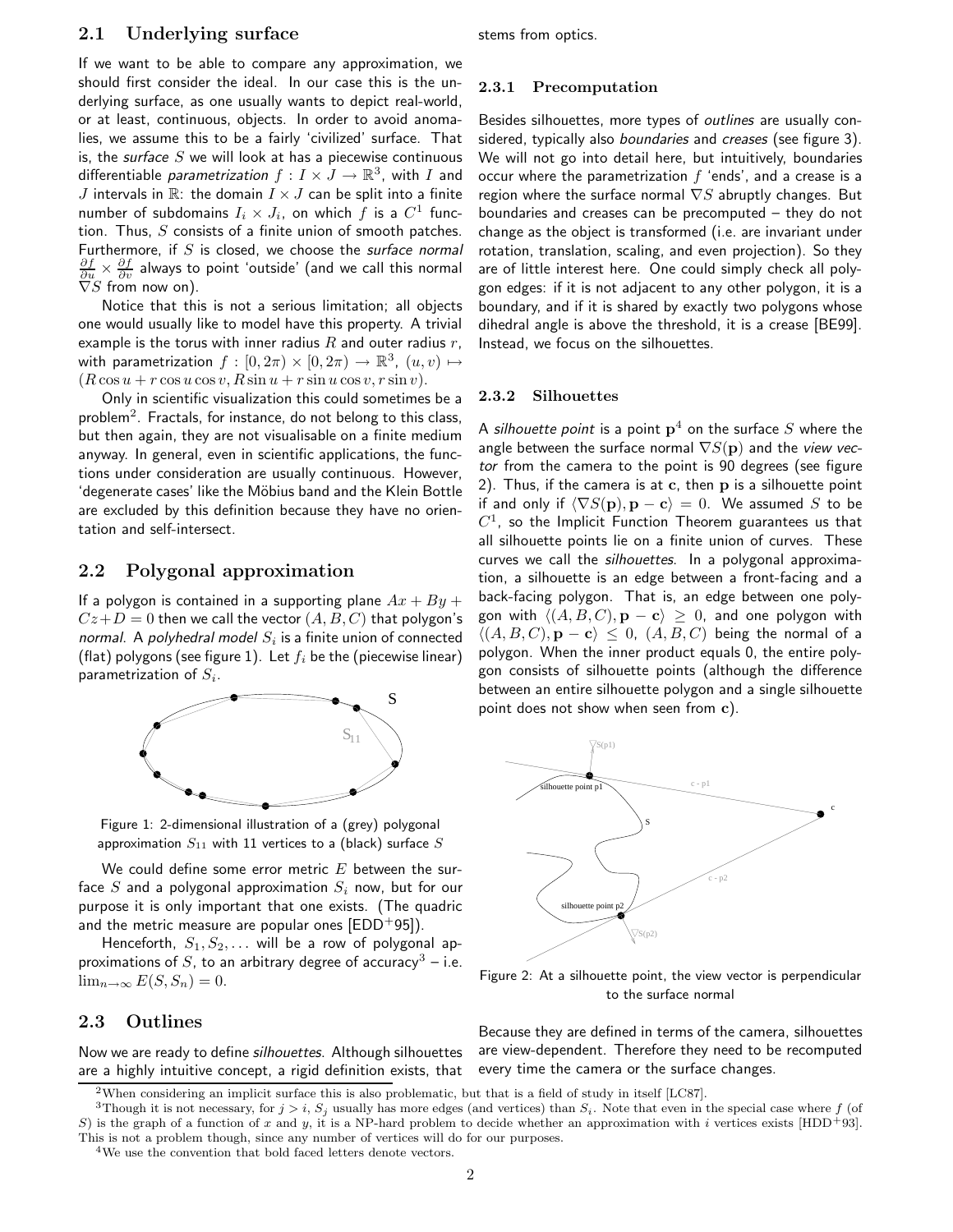

Figure 3: On a capped half torus: (a) boundaries, (b) creases, (c) silhouettes, and (d) all outlines. Note that in (a), the parametrization is closed in one parameter only, so the dashed line is no boundary.

### 2.4 Error metric

Say the silhouettes of  $S$ , as seen from  $c$ , are given by curves  $s_1, \ldots, s_n : \mathbb{R} \to \mathbb{R}^3$ . An algorithm computing (an approximation to) the silhouettes of  $S$  (from a particular viewpoint) yields a set of curves  $\widetilde{s}_1, \ldots, \widetilde{s}_k$ . The main question is whether  $s_1, \ldots, s_n$  and  $\widetilde{s}_1, \ldots, \widetilde{s}_k$  are equivalent (that is, whether  $\bigcup_{i=1}^n \{s_i(x) : x \in \textsf{Dom}_{s_i}\} = \bigcup_{i=1}^k \{\widetilde{s_i}(x) : x \in$  $\text{Dom}_{\widetilde{s_i}}\}$ ). If not, is it possible to compute the  $\widetilde{s}_i$  so that they at least lie arbitrarily close to the  $s_i$ ?

But how do we compare the  $\widetilde{s}_i$  to the  $s_i$ ? Well, since we are working in  $\mathbb{R}^3$ , we already have the Euclidean distance:

$$
d(\mathbf{x}, \mathbf{y}) = \sqrt{\langle \mathbf{x} - \mathbf{y}, \mathbf{x} - \mathbf{y} \rangle}
$$

So, a natural way to define the distance  $d$  between a point  $\mathbf p$  and a curve  $s: I \to \mathbb R^3$  would be to take the distance between that  $p$  and the closest point on  $s$ :

$$
d(\mathbf{p},s)=\inf\{d(\mathbf{p},s(t)):t\in I\}
$$

Using this, we can compare an entire curve  $\widetilde{s}:\widetilde{I}\to \mathbb{R}^3$  to  $s$ :

$$
d(\widetilde{s},s) = \sup \{ d(\widetilde{s}(t),s) : t \in \widetilde{I} \}
$$

This formula is known as the one-sided Haussdorf distance [KLS96], because it is generally (when defined for unrestricted sets) not symmetric. But when defined for curves, it is indeed a metric $^5$ . As the metric for the deviation of an approximation to the actual surface we define

$$
\delta((\widetilde{s}_1,\ldots,\widetilde{s}_k),(s_1,\ldots,s_n)) = \sum_{i=1}^k \min\{d(\widetilde{s}_i,s_j):1\leq j\leq n\}
$$

which we abbreviate to  $\delta(\tilde{s}, s)$ . So, the Euclidean distance leads to a (very natural) error metric  $\delta$  that we can apply to the results of the various algorithms, to see how well they approximate the actual silhouettes.

Notice that we have set up  $\delta$  to compare curves in  $\mathbb{R}^3$ , but we have never actually used that the dimension of this R-vectorspace is 3. We could interpret  $\delta$  as a metric on curves in  $\mathbb{R}^2$  just as well.

### 2.5 Topology

Approximation in a spatial sense is nice. But if the approximation  $\tilde{s}$  fundamentally differs in structure from the actual silhouette s, we are not content. Small structural differences might still considerably distort the computation based

on the approximation  $\tilde{s}$ . Therefore it seems worthwhile to compare the topology of  $\tilde{s}$  to s, to see if any peculiarities are introduced in the approximation  $\tilde{s}$ , which did not exist in the s.

The types of topologies of approximations to the actual silhouettes (figure 4(a)) we will encounter are limited: they are either correct (figure 4(b)) or have 'crossroads' (see figure  $4(c)$ ). Intuitively, these are clearly not topologically equivalent. This intuition is easily proved using the Component Theorem: if topological spaces are equivalent, leaving out any point in either one should result in the same number of components as leaving it out in the other.



Figure 4: (a) Actual silhouettes, (b) approximation with the same topology as (a), (c) approximation with a different topology as (a): (d) shows that leaving out a point in (a) yields 2 components, whereas in (e) the same action can yield 3 components $^6$  .

# 3 Image space algorithms

The easiest way to compute silhouettes is perhaps in image space, using existing graphics packages to do all the hard work. By rendering images in different ways and then postprocessing, an image space algorithm can produce fairly convincing results quickly. We shortly explain how image space algorithms work, considering the two major features of renderers used, namely the  $z$ -buffer in 3.1, and the so-called normal-buffer in 3.2. In 3.3 we carry out the analysis which shows if image space algorithms yield feasible results.

## 3.1 Using depth

Most renderers (like  $\text{OPENGL}$ ) generate a *z*-buffer, where the intensity of every pixel represents the relative depth of that point in the model. This can be used to detect silhouettes. The idea behind using the  $z$ -buffer is that the variation in depth between adjacent pixels is usually small over

<sup>&</sup>lt;sup>5</sup>A metric in the space of *curves* in  $\mathbb{R}^3$ , that is.

<sup>6</sup> If the point that was left out was on a 'loop', rather than a 'crossroad', the result will be 1 component, which is not equivalent either.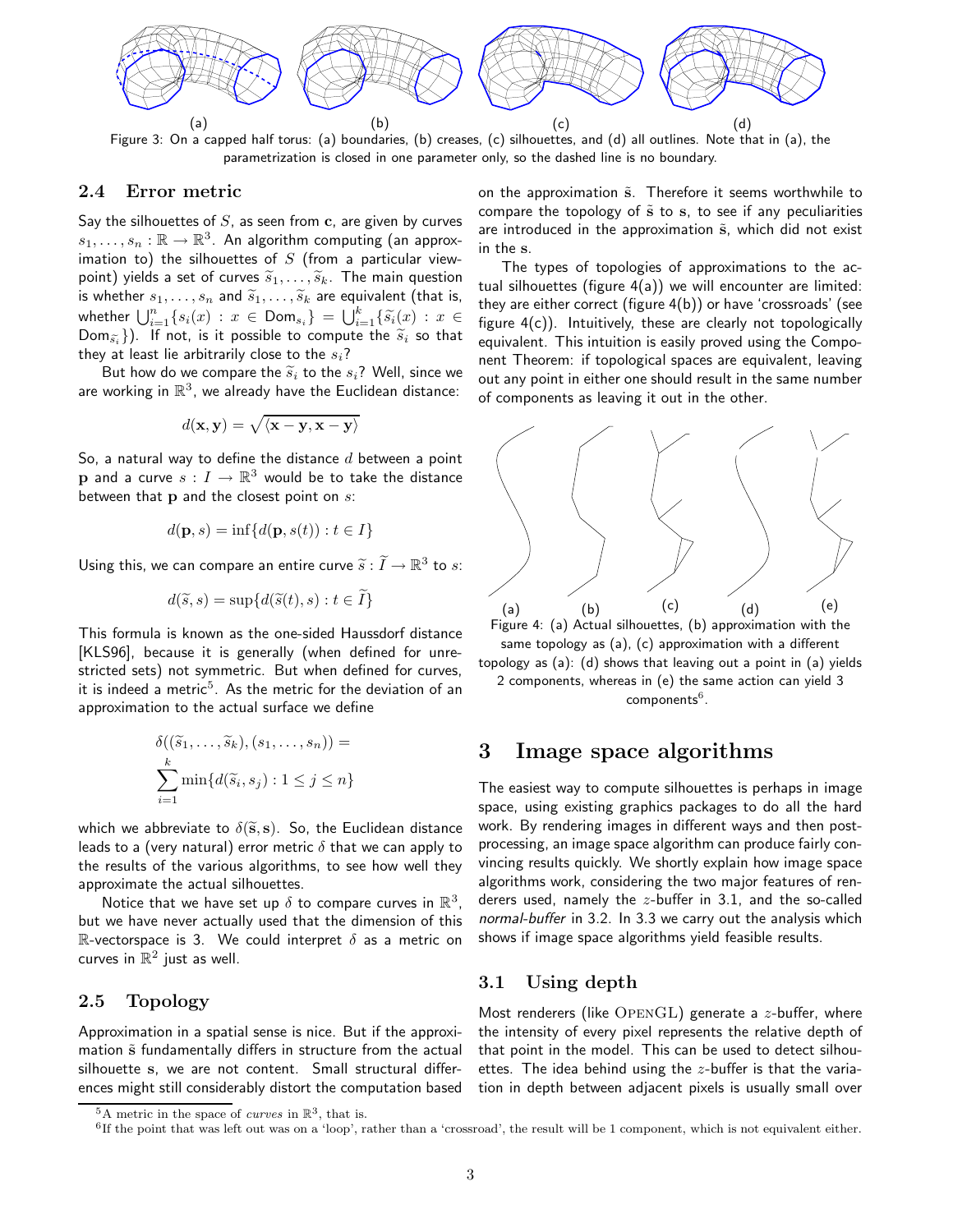a continuous surface, whereas it is large between surfaces. Thus, one can detect  $C^0$  discontinuities, i.e. silhouettes, by applying an edge-detection filter on the  $z$ -buffer (usually a Sobel filter, like in [ST90]). Algorithms implementing this approach include [Her99, Cur98, NM00, RC99].

## 3.2 Using surface normal

Instead of interpolating depth, resulting in a  $z$ -buffer, one could also interpolate the surface (polygon) normal, resulting in a normal-buffer [Her99]. The edges in this normalbuffer now correspond with changes in surface orientation, i.e.  $C^1$  discontinuities. Augmenting the edges extracted from the z-buffer with these edges from the normal-buffer results in detection of  $C^0$  and  $C^1$  discontinuities, that is, silhouettes and creases.

Raskar and Cohen [RC99] further note that only the first two layers of (visible) polygons are needed and utilizes that to gain speed. But the principle limitations drawn in the following still apply. So, we will not elaborate this in more detail.

## 3.3 Accuracy

Let us have a look at what happens if we look upon an algorithm as in 3.1 and 3.2 using the mathematical framework we set up in section 2. As mentioned in section 1.2, a fair comparison of algorithms is only made in 3 dimensions. However, since image space algorithms are mainly used only to proceed with resulting projected silhouettes (for example in photo-realistic rendering), we also consider the behavior in 2 dimensions.

#### 3.3.1 In 3 dimensions

Suppose we are rendering a picture of resolution  $n \times n$ , mapped onto  $[0,1] \times [0,1] \subset \mathbb{R}^2$ , and for arguments sake, assume the edge detection process of 3.2 really yields silhouettes. If we had some way of connecting neighboring 'edge pixels' into curves ([NM00] and [Cur98] provide such a method), one might be tempted to let  $n \to \infty$ , using that the distance between a pixel's midpoint and its border is at most  $\frac{\sqrt{2}}{2n}$ , to get

$$
\delta(s, \widetilde{s}) \leq \sum_{i=1}^k \delta(s, \widetilde{s}_i) \leq \sum_{i=1}^k \frac{\sqrt{2}}{2n} = \sqrt{2} \frac{k}{2n}
$$

where  $k$  is the number of 'black pixels' in the edge map (see figure 5(a)). (After all, the deviation of any curve connecting two 'black pixels' from the actual curve must still be within those pixels). This converges to 0, since  $k \ll n^2$  because the actual silhouettes are infinitesimally thin compared to the plane as  $n \to \infty$ . So,  $\delta(s, \tilde{s}) \leq \varepsilon$  for an arbitrary  $\varepsilon$ .

Using the  $z$ -buffer, one could then back-project the curves found to  $\mathbb{R}^3$ . This back-projection is error-prone, but even if it would be perfect, we have lost too much information along the way. Consider, for example, the surface parameterized by  $f(u, v) = (u, v \sin v, v), 0 \le v \le 4\pi$ , as seen from  $0$  (see figure  $5(b)$ ). An image space algorithm could never detect the two overlapping silhouette points, because they are projected on the same pixel. For 3-dimensional output computations, image space algorithms just start from too little input.



Figure 5: Image space algorithms  $-$  (a) naively achieving accuracy using rendering resolution, (b) a situation where image space algorithms are doomed to fail

#### 3.3.2 In 2 dimensions

When we compare the curves with the metric that our  $\delta$ induces on  $\mathbb{R}^2$  (see 2.4), however, things work out better. Since  $S_n$  approximates S to an arbitrary  $\varepsilon$ , so do the projections of  $\tilde{s}$  and s. So, image space algorithms are fine, when 2-dimensional output is used only, i.e. when all you care about is the projection, whose topology might not be pleasing – since it is completely ignored, the topology of the output might well be different from the actual curves. Moreover, there is no way at all to inspect topology in the projection (let alone correct), since overlapping (intersections of) silhouettes, which are perfectly 'legal' can look exactly the same as a 'crossroad' (see 2.5).

Apart from that, the method of cranking up the rendering resolution is of course extremely crude. Most renderers are not designed to render beyond a certain range of resolutions. Moreover, computation time rises at least quadratically with the resolution.

# 4 Object space algorithms

In an object space algorithm, in contrast to image space algorithms, one wants to build up the  $\widetilde{s}_i$  directly in the 3dimensional space from the  $s_i$ . The simplest approach to computing silhouette curves would be to replace the smooth surface by a polygonal approximation, and find the silhouette edges of that. However, there can be significant differences between using  $S$  and  $S_i$  (as described in 2.5). We discuss this widely adopted method in section 4.1. In section 4.2 we look at a more sophisticated method, and we see that this technique is always topologically pleasing. Finally, we consider some methods to speed up the process of finding silhouettes in object space in section 4.3.

## 4.1 Brute force

Silhouette edges are simple to find in a polygonal approximation, as elaborated in 2.3.2. We simply iterate over all edges in the model, and look at the polygons adjacent to each edge. Consider two of those two polygons, and say they have normals  $n_1$  and  $n_2$ . We recapitulate from section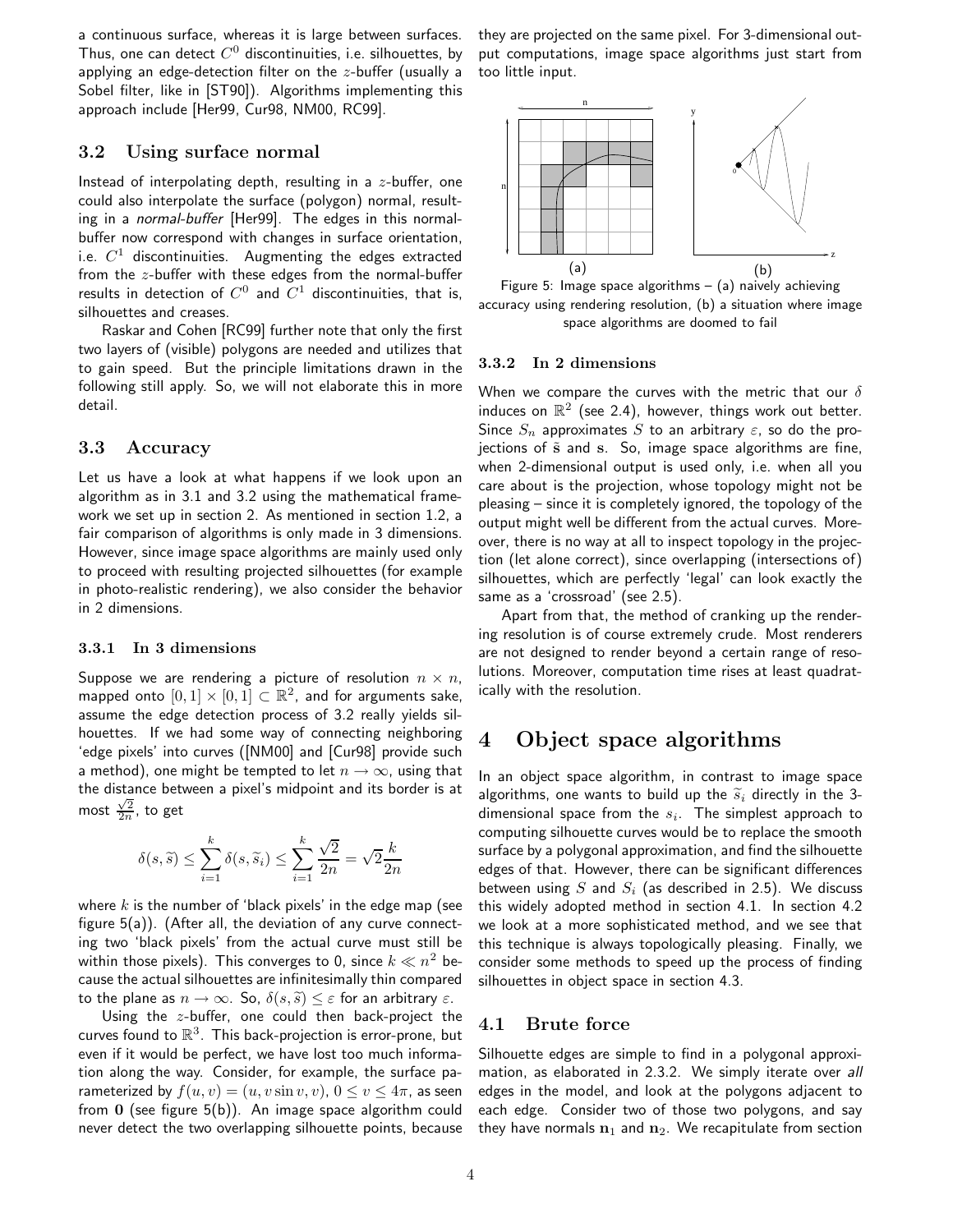2.3.2: in this case the edge is a silhouette edge is if and only if  $\langle n_1, n_2 \rangle \leq 0$ .

The silhouette edges thus found are contained within the same polygons that also contain the actual silhouettes. So, for every  $\tilde{s}_i$ :  $\tilde{I}_i \rightarrow \mathbb{R}^3$ , we have  $\delta(\tilde{s}, s) \leq$  $\sum_{i=1}^k \min |\tilde{I}_i|^2.$  And every polygon's area converges to zero if we take denser approximations. More precisely, because  $\lim_{n\to\infty} E(S, S_n) = 0$ , also  $\lim_{n\to\infty} |\tilde{I}_i| = 0$ . And since  $x \mapsto x^2$  is continuous, also  $|\tilde{I}_i|^2 \to 0$  as  $n \to \infty$ . So,  $0 \le \lim_{n \to \infty} \delta(\tilde{s}, s) \le \lim_{n \to \infty} \sum_{i=1}^{k} |\tilde{I}_i|^2 = 0.$ 

However, there is no basis to claim that this brute force method is also topologically accurate. Since we have not demanded anything about the normals of the polygonal approximation  $S_n$  in relation to the normals of the actual surface  $S$ , it could be that only one polygon's normal is 'wrong', and its surrounding polygons are 'right'. In that situation, all edges of this 'wrong' polygon will be tagged as silhouette edges. Implementations show that this happens quite frequently. No matter how dense the approximation is, the topology will differ. Instead of a continuous curve, a curve with 'crossroads' (see 2.5) results, a 'twig with branches' if you will (see figure 6: the blue silhouette edges have 'crossroads', whereas the actual, dashed grey, silhouettes do not).

### 4.2 Interpolating the straightforward

Hertzmann and Zorin [HZ00] use a small refinement of this naive approach, by linearly approximating the silhouettes. Remember that silhouettes are defined as the zero set of  $g(\mathbf{p}) = \langle \nabla S(\mathbf{p}), \mathbf{c} - \mathbf{p} \rangle$ . Assume the true surface normal  $\nabla S(\mathbf{p})$  is known at each vertex p, so  $q(\mathbf{p})$  can be computed at each vertex. By linearly interpolating  $g$  over all edges, and connecting the resulting points, we obtain the  $\widetilde{s}_i$  (see figure 6, the red lines). The  $\widetilde{s}_i$  will now consist of line segments inside each polygon of the polygonal approximation. So, following the very same analysis as in 4.1, we see that this method also spatially approaches the actual silhouettes.

Moreover, the  $\widetilde{s}_i$  connect points in the interior of the edges of the mesh, and form either closed loops or nonintersecting chains connecting points on the boundaries or creases, similar in structure to the actual silhouette curves.

Thus, the  $\widetilde{s}_i$  will have the same topology as the  $s_i!$  This guarantees a convincing image of  $S$  (but it may of course not accurately reflect features smaller than one polygon).





### 4.3 Speeding up

Both the methods of 4.1 and 4.2 require a complete traversal of the polygonal model. So, they must have a time complexity of at least  $\mathcal{O}(n)$ , if  $n$  is the number of polygons<sup>7</sup>. By being clever, one can reduce this to  $\mathcal{O}(\sqrt{n})$  in at least two ways: by using geometric duality (4.3.1), or via a gaussian map (4.3.2).

#### 4.3.1 Using geometric duality

Hertzmann and Zorin [HZ00] suggest a method to speed up the finding of silhouettes, making use of geometric duality. They carry out the calculation in projective space, rather than in the affine  $\mathbb{R}^3$ . This way, there is no need to completely traverse the polygonal approximation in order to find silhouettes, but only the polygons that actually contain silhouette lines. As this method does not alter the resulting set, it does not compromise accuracy. If  $m$  is the number of silhouettes, this method is  $\mathcal{O}(m)$  in time. In a typical setting (i.e. in an average rendering), this is roughly the same as  $\mathcal{O}(\sqrt{n})$ , where *n* is the number of polygons.

#### 4.3.2 Via a Gaussian map

Benichou and Elber [BE99] propose a different speedup, effectively based on the same. Their idea is to transform the problem to another context, where a subdivision is possible. First, for all vertices p,  $\nabla S(\mathbf{p})$  is projected onto the unit cube (via the Gaussian sphere). Next, the problem is divided into six smaller ones, since a cube has six faces. This method is also  $\mathcal{O}(m)$  in time, where m is the number of silhouettes, which is typically  $\mathcal{O}(\sqrt{n})$ , where n is the number of polygons. This is achieved through an  $\mathcal{O}(n)$  precomputation.

However, Benichou and Elber [BE99] yield silhouettes composed from edges, i.e. not interpolated. So, they face the same problem as image space algorithms; namely that the topology of  $\tilde{s}$  differs from that of s. This can be fixed though: interpolation can be done on the unit cubes faces as well.

# 5 Conclusion

We considered piecewise  $C^1$  surfaces, and have set up a mathematical framework to compare silhouette computation algorithms based merely on their specification. Especially the spatial error metric  $\delta$  works nicely when reasoning formally about the ('extent of') correctness of algorithms.

Image space algorithms for detecting silhouettes are usually fast and easy, but only yield acceptable results when further calculations are solely based on the projection. Moreover, they may introduce singularities. So, from a topological point of view, image space algorithms are not ac-

<sup>&</sup>lt;sup>7</sup>This is the same as  $\mathcal{O}(n)$ , where n is the number of edges, since a triangle has only 3 edges, and every polygon can be triangulated (in linear time or less).